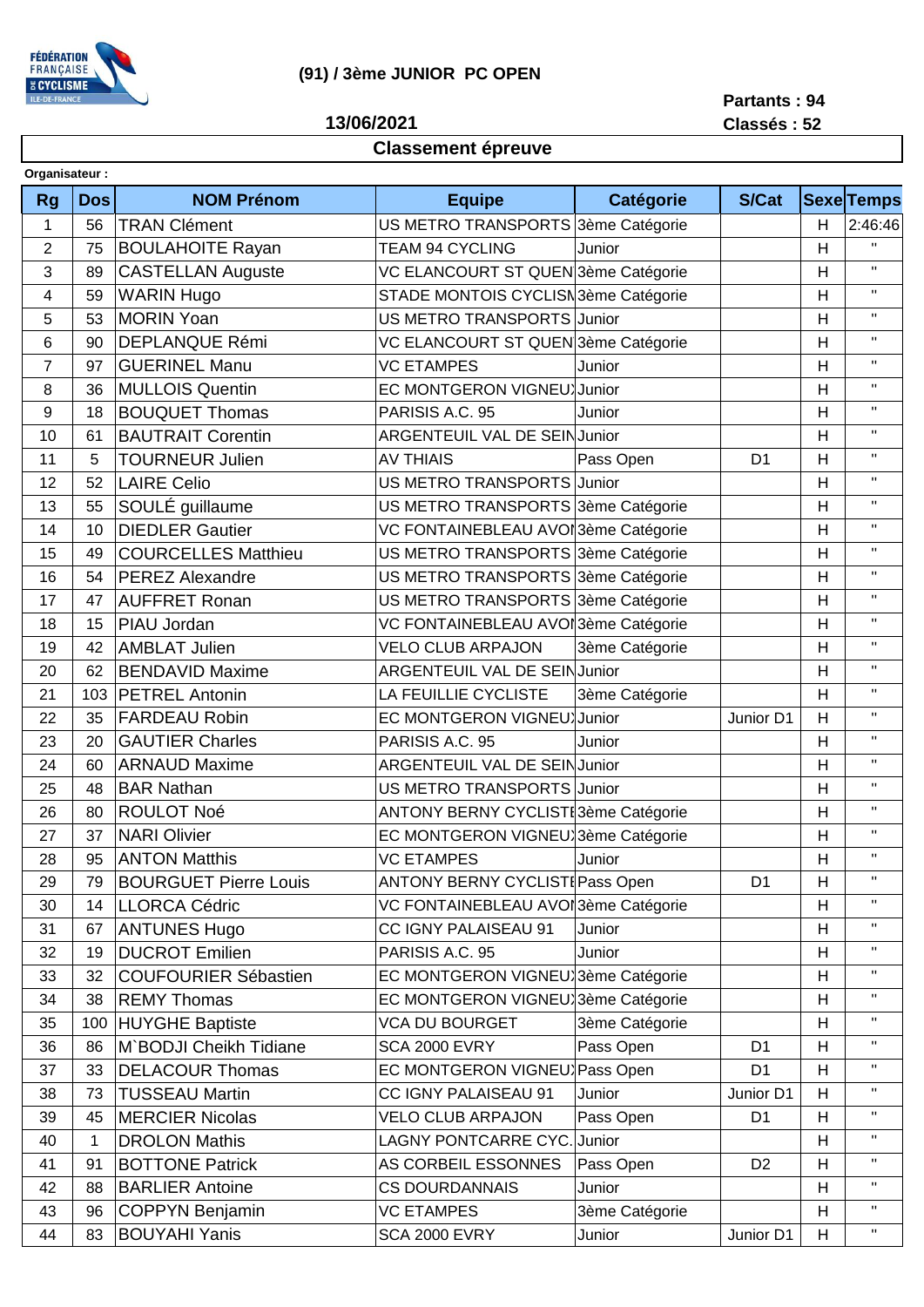| 45 |    | 105   PETREL Luka      | LA FEUILLIE CYCLISTE               | Junior        |                       | Н | $^{\prime\prime}$ |
|----|----|------------------------|------------------------------------|---------------|-----------------------|---|-------------------|
| 46 | 29 | <b>BUFFIER Thomas</b>  | EC MONTGERON VIGNEUX Pass Open     |               | D <sub>1</sub>        | Н | $\mathbf{H}$      |
| 47 | 87 | <b>PECOME Romain</b>   | SCA 2000 EVRY                      | Pass Open     | D1                    | н | $\mathbf{H}$      |
| 48 | 30 | <b>CHARBIT Eliott</b>  | EC MONTGERON VIGNEU Junior         |               | Junior D1             | н | $\mathbf{H}$      |
| 49 | 23 | MALAURENT Alexandre    | PARISIS A.C. 95                    | Junior        |                       | Н | $\mathbf{H}$      |
| 50 | 2  | <b>THIESSON Alexis</b> | <b>LAGNY PONTCARRE CYC. Junior</b> |               |                       | н | $\mathbf{H}$      |
| 51 | 85 | <b>GODARD Aubin</b>    | SCA 2000 EVRY                      | Pass Cyclisme | D <sub>2</sub>        | н | $\mathbf{H}$      |
| 52 | 81 | <b>AUJUMIER Adam</b>   | <b>ISCA 2000 EVRY</b>              | Junior        | Junior D <sub>2</sub> | н | $\mathbf{H}$      |